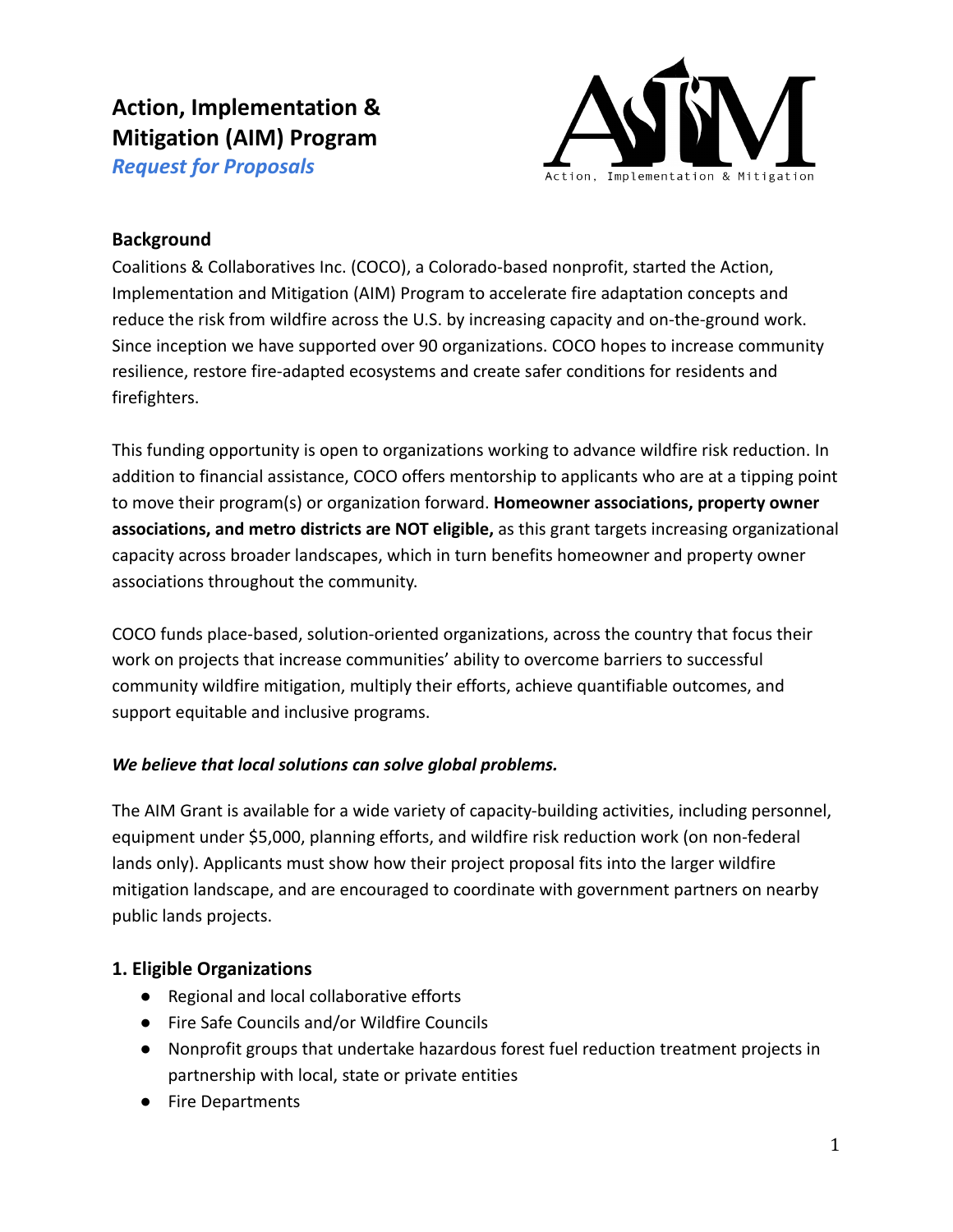- Conservation Districts
- Tribal Authorities
- City or county government
- University or Colleges

# *Homeowner or property owner associations, metro districts, road districts, etc. are NOT eligible to apply regardless of nonprofit or tax status.*

#### **Expectations**

- The community and/or project area must be considered at moderate to high-risk from wildfire and be in reasonable proximity to public lands. Applicants are encouraged to work with local federal personnel (USFS/BLM/NPS/BIA) in determining where federal treatments are planned for the WUI and how to best coordinate AIM project work on non-federal lands in proximity to federal treatment areas (past or future). While risk is subjective, we expect the applicant to explain how risk, and the values at risk, have been identified within their proposal.
- Proposals must lead to a meaningful increase in local capacity and on-the-ground wildfire risk reduction activities.
- The county, community or fire district should have an approved Community Wildfire Protection Plan (CWPP) or Wildfire Risk Assessment covering the project area, or have one underway.

#### **Organizations must:**

- $\circ$  be open to feedback and guidance from COCO on proposed mitigation projects.
- be willing to share their lessons, challenges and successes.
- comply with all grant reporting requirements and meet project completion milestones and deadlines.
- participate in several AIM calls and quarterly reporting throughout the duration of the project.

#### **Applicants must contribute:**

- a 100% non-federal match (cash or in-kind match is eligible) for a 1:1 grant to match ratio.
- $\circ$  if fuels reduction occurs on private property, a 50% cash match from residents is required. The other 50% match can be either in-kind or cash.
- if supporting disadvantaged, underserved or at-risk populations, in moderate/high-risk areas the 50% cash match may be reduced, however the applicant must still show a 100% match to the total project budget, and the request must be explained in detail and approved.
- COCO requires applicants to explain the process used to identify underserved, at-risk, and/or disadvantaged populations, including an application process and/or income threshold.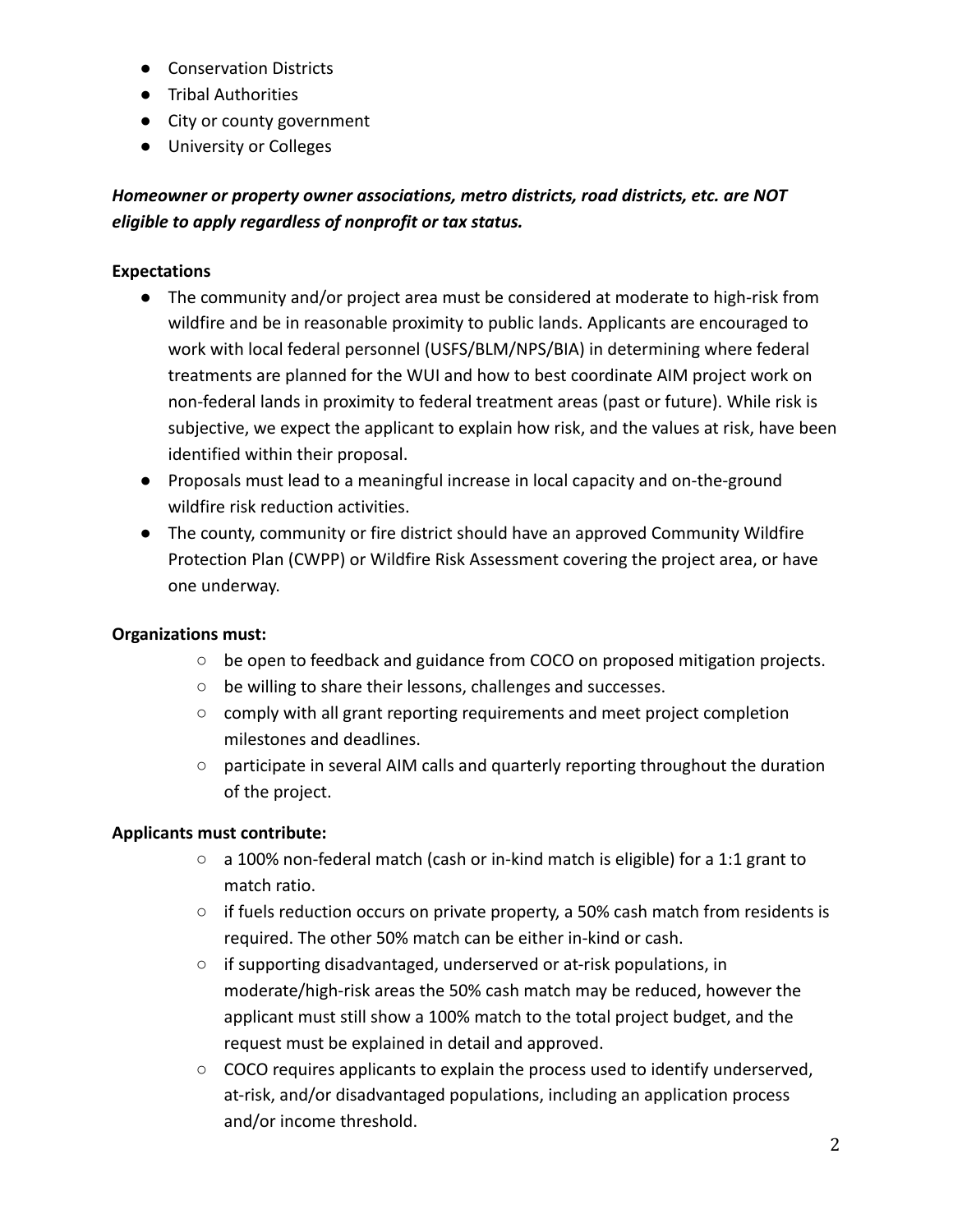● Award funding will range from \$10,000 - \$75,000. AIM awards are on a 12-month timeline. **The anticipated funding award start date is August 2022**.

## **2. AIM Grant Purpose**

Project proposals must fit within one or more of the following categories:

#### **A. Personnel Capacity**

COCO recognizes that it is difficult, if not impossible, to complete projects without adequate staffing, whether that be someone to run incentive programs, motivate residents, conduct wildfire risk assessments, lay out projects, or respond to requests for assistance. If your proposal is seeking funding for a staff position, articulate how that position will increase your capacity for accomplishing on-the-ground work, and your plans to sustain that position over time.

#### **B. Planning Efforts**\*

COCO recognizes how valuable planning efforts like Community Wildfire Protection Plans (CWPP) and Community Wildfire Risk Assessments can be, especially when developed collaboratively with a wide array of stakeholders and partners. Applicants should discuss their capacity to facilitate such planning efforts, how the effort fits into their overall work program, and how the planning effort will help advance their on-the-ground wildfire mitigation efforts. Efforts like the development of prescribed burn plans also fit into this category. COCO supports cross-boundary collaboration, however AIM funding cannot be used for planning projects that focus exclusively, or primarily, on federal lands.

*\*When applying for funding to support an update to an existing plan, please explain what was accomplished since the initial plan's creation and why the plan needs to be updated. Simply stating that the plan is outdated is not sufficient to explain why a new plan is needed. Discuss who will lead the implementation effort.*

## **C. Reduction of Hazardous Fuels**

Hazardous fuel reduction / forest management projects should be strategic, at an impactful scale, on or adjacent to moderate/high wildfire risk areas near public lands, designed to limit the potential risk to life, property, infrastructure, and other high-valued assets. COCO places a preference on projects which prioritize community values and assets first.

Effective mitigation treatments may be implemented across jurisdictional boundaries on non-federal land. All projects within this focus area must clearly articulate why the funding is not available from another source, how it leverages other funding opportunities, or meets a shortfall, and how the project is an essential component to the overall mitigation strategy for the area.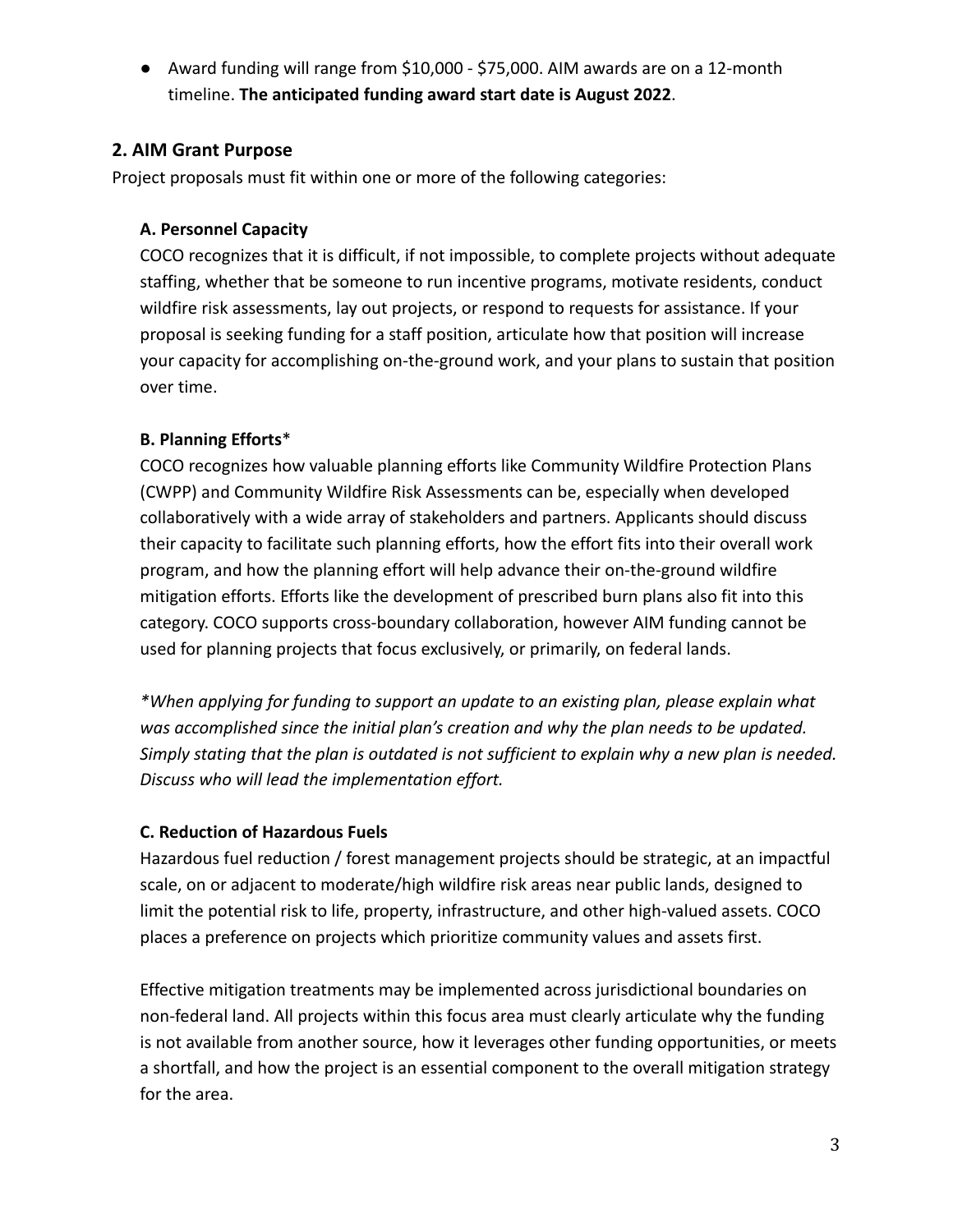Applicants should consider all elements required to implement treatments on-the-ground, including acquiring necessary permits and consultations. *Priority will be given to proposals that clearly articulate how the organization's capacity will be increased versus proposals that simply treat acres.*

## **D. Equipment purchases under a total value of \$5,000**

If seeking funding for equipment/supplies please describe the following:

- Discuss how you plan to use and maintain the equipment.
- Explain how adding this equipment/these supplies to your organization will increase your capacity.
- If applicable, identify the staff members that are qualified or will be trained to operate the equipment.

# **Examples of successfully funded programs:**\*

The list below highlights projects and programs that COCO has funded in the past.

- Hiring a Mitigation Coordinator or fuels/forestry staff to increase on-the-ground mitigation activities
- Hiring staff to develop or manage a chipping or slash-disposal program
- Hiring staff to conduct home site assessments
- Hiring administrative staff to assist with grant reimbursement requests and reporting, especially if it frees up time for technical specialists or the Executive Director
- Providing training programs for homeowners, fire department personnel or others specific to mitigation activities (chainsaw training, Mitigation Best Practices, prescribed fire or other pertinent training)
- Developing a wildfire mitigation collaborative (i.e. paying for facilitator or staff)
- Creating defensible space around homes and structures, based on approved defensible space guidelines
- Constructing fuel breaks, based on approved guidelines
- Reducing fuels beyond defensible space, especially designed to reduce fire intensity and protect water supplies or other valued resources
- Removing usable materials with specific utilization plans; removal of slash including chipping, mulching, grinding, or mechanical removal
- Developing Community Wildfire Protection Plans or Community Wildfire Risk Assessments that identify wildfire risk and make specific recommendations on ways to improve wildfire preparedness and define areas in need of treatment
- Equipment purchases to support the larger community wildfire mitigation program of work (Computers, software, and GPS Units under \$5,000 /mitigation equipment or mitigation supplies under \$5,000 such as chainsaws or trailers).
- Developing prescribed fire burn plans
- Prescribed burning, pile burning, or broadcast burning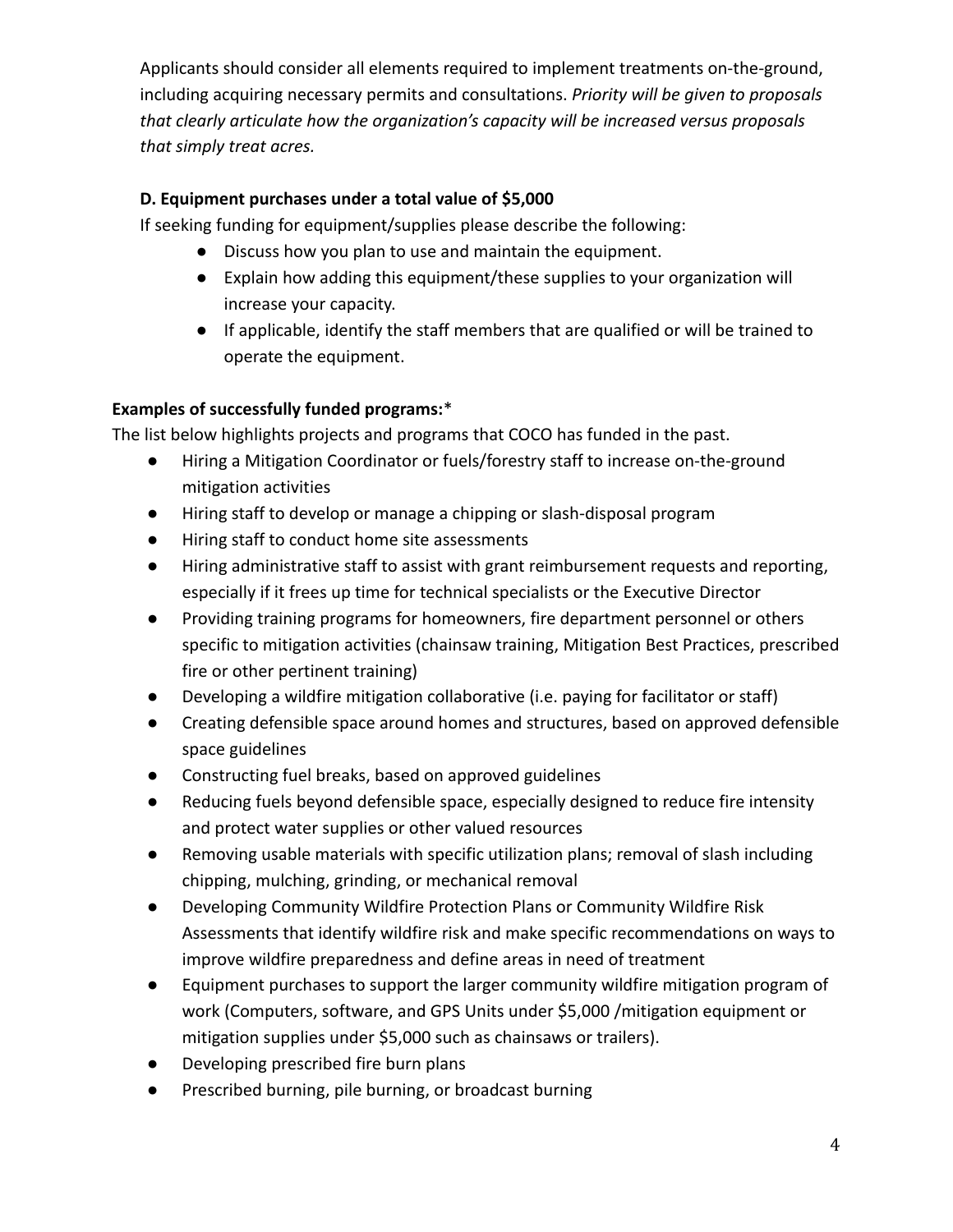Examples of Projects that **DO NOT** qualify for this funding opportunity:

- Grant writing
- Suppression programs or projects (i.e. purchase of fire fighting equipment and/or fire training, development of a wildland module)
- Construction of permanent infrastructure (i.e. buildings or road construction)
- Local, state or federal policy development or advocacy
- Projects undertaken by and benefiting only one (1) individual property owner
- Projects on federal lands
- Mitigation projects reducing risk on private land that do not meet the 50% cash match requirement (Exceptions may be made for projects that include supporting disadvantaged communities and at-risk populations. See Matching Funds #5 below.)
- Prevention messaging (reducing human-caused ignition) or development and printing of brochures for education purposes

*\*To learn more about our current and past awardees and their work please visit our website [https://co-co.org/programs/aim-partnership/.](https://co-co.org/programs/aim-partnership/)*

# **3. Coordination Efforts**

Applicants must coordinate proposed projects with relevant county, state or federal officials to ensure consistency with county-level wildfire risk-reduction activities. The application should identify which officials were consulted and the outcome of those discussions. *Applicants must provide two letters of support with your application.* Letters of support should be from local officials and key partners who understand how the project will benefit your program and move mitigation efforts forward in your area (i.e. Board of County Commissioners, Emergency Manager, Tribal Leader, Fire Chief, USFS, State Forestry, BLM, etc.). Letters should not be from contractors that you might potentially hire.

# **4. Geography Relevant to Federal Land (informational)**

Applicants must demonstrate that their proposed project will take place in close proximity to, or adjacent to, U.S. Forest Service (USFS) or other federal public lands projects that are planned and/or previously treated. Maps identifying current, recent and proposed projects should be available through your local USFS/BLM/NPS/BIA/Tribal offices. A map showing identified wildfire risk for your project area is also critical and *is required with your application*. Your local state forest service office or federal land manager may be able to assist you with developing maps if you do not currently have that capability.

# **5. Matching Funds**

All applicants will be required to demonstrate an ability to match 100% of requested grant resources. The match may be in the form of a private or state dollar-for-dollar match. Proposals that demonstrate a local investment, like County, City or Fire Department funding, or a local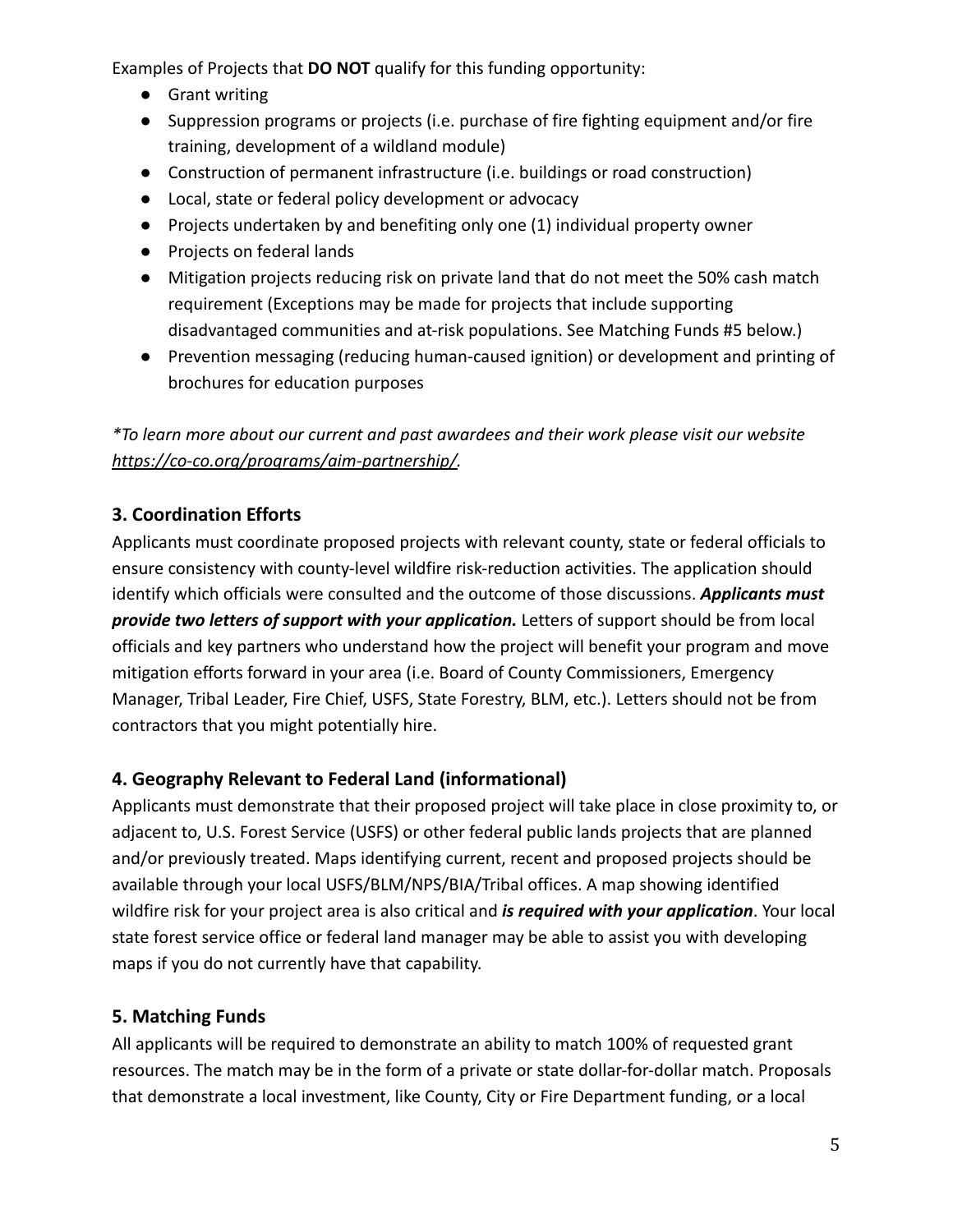resident contribution will be given stronger consideration. If your proposal involves a chipping program, slash removal, cost-share program, and/or mitigation work on private property, the awardee must document at least a **50% cash match** from the home or property owner. The other 50% match can be either in-kind or cash. Exceptions may be made for projects that include supporting disadvantaged communities and at-risk populations, however the applicant must still show a 100% match to the total project budget.

In-kind match may include donated supplies, equipment or time. Donated volunteer or equipment time should be accounted for using designated rates and have supporting documentation such as sign-in sheets. If your organization does not have designated volunteer rates, a \$29.95 per hour volunteer in-kind rate will be used. COCO will assist funded organizations in creating a system to manage this documentation if you do not currently have that capability.

# **6. Reporting and Monitoring Requirements**

Recipients will be required to provide monthly project updates. Upon completion of the project, recipients must report on project outcomes that resulted from utilizing AIM funds or were enabled because of AIM capacity support, including the following that apply to your project:

- A. Number of homes/properties treated or protected
- B. Number of acres treated (under AIM *and* those treated by collaborative partners on adjacent public lands)
- C. Cost per acre to treat
- D. Number of partnerships created or enhanced
- E. Cubic yards of woody material generated and removed
- F. Number of jobs created/maintained
- G. Number of volunteers and hours donated
- H. Matching funds acquired as a direct result of receiving this grant
- I. Use of any forest products generated
- J. Map of project area
- K. GIS data related to project
- L. Before and after pictures
- M. How activities or outcomes increased from baseline conditions (i.e. 20% more homeowners or 5% more HOAs engaged; increase in the number of slash sites from 0 to 2 or increase in chipper program participants from 20 to 75; increase in slash chipped from 100 tons to 250 tons).